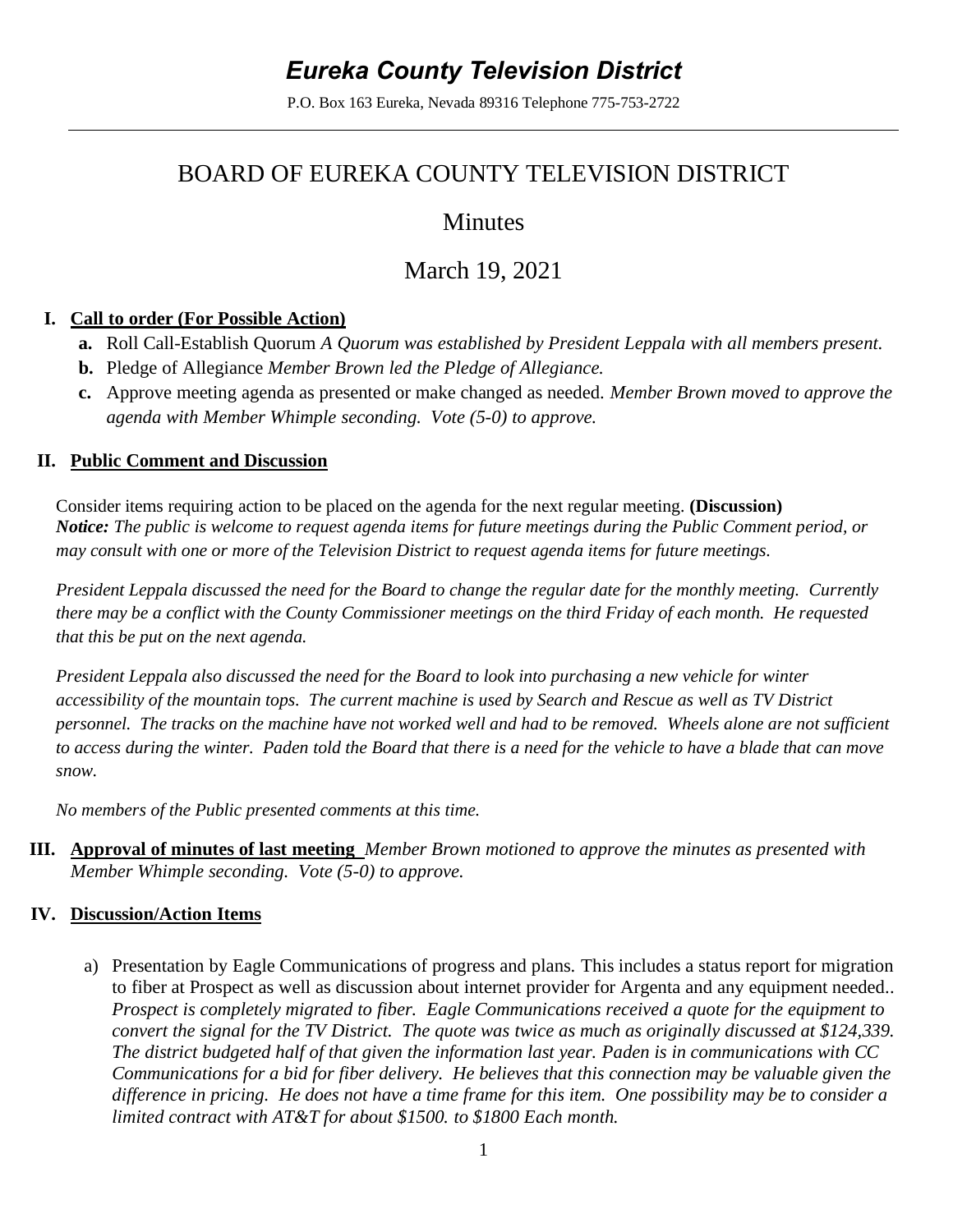- *b)* Discuss a partnership with Lander County for fiber use for Argenta Peak*. Paden has not had any communication with anyone from Lander County. President Leppala asked if any equipment is needed for Argenta. Paden told him there are two possible directions. They will have to change the feed to fiber. One option would be to do the same as was done at Tank. 30 watt equipment is discontinued. The current equipment is \$15,000 per channel with a total cost of 124,349. There are 8 channels to be converted. President Leppala asked if there is any slavage value for the equipment. Paden said there is no value. They may want to look into amplifiers but this is outdated and the manufacturer no longer exists to support it. Member Whimple asked what the cost would be to convert. Paden said it would be roughly \$5,000 per channel. It is old equipment but this may be a path to move forward with the current budget. Paden was asked if this was what occurred at Prospect. He said it was with the difference of that equipment was made obsolete about a month after ordering. President Leppala told the Board that they would have to increase the budget for next year with this information. Splitting the costs for equipment may be a means of moving the project forward. The risk is that there is limited repairs available. Decommisioning Mary's may leave some equipment available for use.*
- *c)* Review and Approve or Deny Eagle Communications bid for replacement antennas**.** *For the record, Paden told the group that this was an antenna on Prospect. The manufacturer has determined they would warranty the equipment. A tower crew will have to be hired to go and replace this antenna. President Leppala gave authority to hire the crew.*
- d) Discuss, and possibly take action to replace Leslie Lotspeich as secretary of the TV District. There are 2 applicants for this position. *President Leppala asked for a resume to be sent for all applicants and this would be reviewed at the next meeting.*
- e) National Translators Association Convention update. The website says they will have the convention from May 20 – 23. No registration information yet**.** *Leslie told the Board that no registration is open on the website. President Leppala said that he did not want the same thing as last time in which money was not sent on time. Leslie will get the registration complete. President Leppala said he will call the NTA to get more information.*

#### f) Expense Report **(For Possible Action)**

| <b>Eagle Communications:</b>                                                                             | \$3000.00 maintenance agreement (March)             |
|----------------------------------------------------------------------------------------------------------|-----------------------------------------------------|
| <b>Elko Television District:</b>                                                                         | \$982.30 (March)                                    |
| <b>Humboldt County Television District:</b>                                                              | \$823.04 (Fiber service to Humboldt County) (March) |
| <b>Switch Data Center</b>                                                                                | \$719.20                                            |
| Leslie Lotspeich:                                                                                        | \$1500. Administrative Duties (March)               |
| Any other bills received after the agenda was posted. (A list of bills and supporting documents will be  |                                                     |
| submitted to the Board at the meeting). Two additional invoices were added. Premier Services invoiced    |                                                     |
| \$1950. For work at Prospect following the antennas falling down.                                        |                                                     |
| The other invoice was for Switch for fiber services. \$3723.26 for the next month. Leslie told the Board |                                                     |
| that she called to ask about the billing. The response from a phone call was not satisfactory. The       |                                                     |
| billing was to correct late or missed billing. Paden explained that some of the billing is to connect    |                                                     |
| across the various agencies. There appear to be several agencies needed to get the signal to Switch and  |                                                     |
| these are being billed. Eureka will be paying \$1400 a month for a connection to the network. Paden      |                                                     |
| said his review of the costs appears to be correct. The billed connection fee and the installation fees  |                                                     |
| appear to be correct. Paden said that \$968 is a one time fee. Leslie asked if there would be additional |                                                     |
| charges when Argenta is connected. Joe Whimple asked about the fees total. Paden showed how these        |                                                     |
| were correct. There is a state discount that is applied to the billing. The lease included a floating    |                                                     |